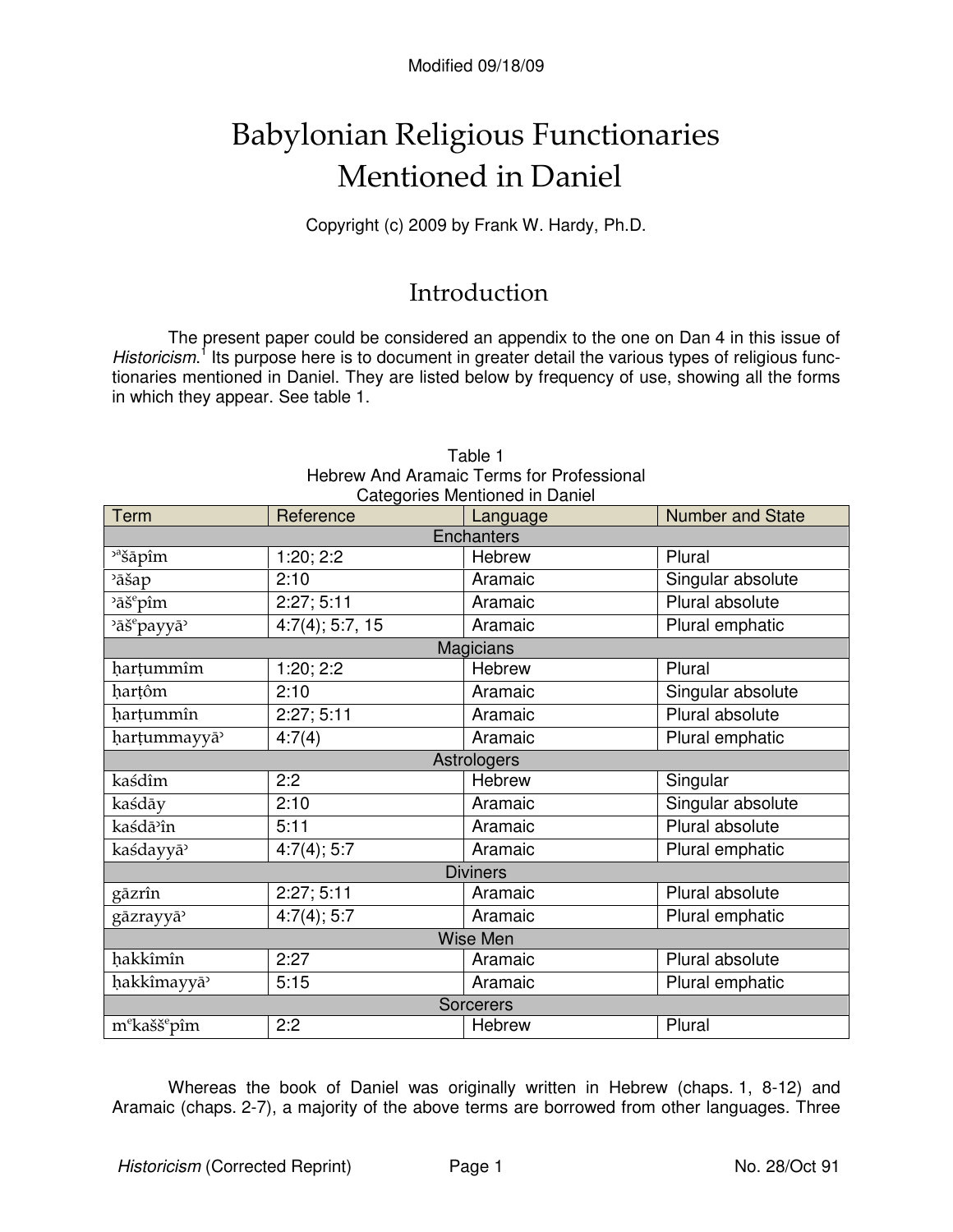come from Akkadian ('aššāp/'āšap "enchanter," kaśday "astrologer," and makšāp "sorcerers") and one from Egyptian (hartôm "magician"). Only two (gāzar "diviner," hakkîm "wise man"), are Western Semitic in origin. See table 2.

| English         | Aramaic/Hebrew                       | Cognate       | <b>Gloss</b>       | Origin   |
|-----------------|--------------------------------------|---------------|--------------------|----------|
| Enchanters      | $\delta$ aš $\epsilon$ pîn           | ašipu         | "Exorcist"         | Akkadian |
| Magicians       | hartummîn                            | hr-tb         | "Lector priest"    | Egyptian |
| Astrologers     | kaśdā <sup>3</sup> în                | kaldu         | "Chaldean"         | Akkadian |
| <b>Diviners</b> | gāzrîn                               | $*_{\rm gZr}$ | "Cut, determine"   | Aramaic  |
| Wise Men        | hakkîmîn                             | *hkm          | "Be wise"          | Aramaic  |
| Sorcerers       | m <sup>e</sup> kašš <sup>e</sup> pîm | kašāpu        | "Practice sorcery" | Akkadian |

| Table 2                             |
|-------------------------------------|
| Origins of Hebrew and Aramaic Terms |

### The Words in the Lists

We now discuss each of the above words in turn. Of special interest are those cases where either the meaning of a word or the function it describes has undergone change over time.

#### Enchanters

#### Another name for the "enchanters" in NIV is "exorcists." According Stephen A. Kaufman the Aramaic word  $\tilde{a} \tilde{s} ap$  is not merely cognate with Akkadian  $\tilde{a} \tilde{s} i p u$  but was borrowed from it.

 $\bar{a}$ sipu, "exorcist" - BA and BH  $\check{z}p$  (noun); Syrfiac]  $\check{z}p$  and  $\check{z}wp$  and verb  $\check{z}p$  (p<sup>c</sup>al); Mandfaic] verb  $\frac{36p}{5}$  only. Note that this word does not occur in J[ewish] Ar[amaic]. As the Akkadian comes from a root with initial waw, there can be no question of a cognate here. It is noteworthy that none of the Aramaic forms reflect the active participle form of the Akkadian but rather other "professional" noun forms. The unusual BA vocalization  $\tilde{i}$  and conceivably be a reflex of the original Akkadian form, but there are unfortunately no other loanwords of similar phonetic shape with which to compare it.<sup>2</sup>

#### An exorcist was primarily a healer, but one who approached his task from the perspective of casting out demons rather than treating physical symptoms.

In commenting on the healing of the Aramaean general Naaman, J. A. Montgomery, for instance, traced back to *'ūšipu* the peculiar verb *'ūsap* used in 2 Kings 5:11; later on, Max Ellenbogen pointed out the  $\vec{a}$ sipu-like character of the treatment which, according to v 11, Naaman had expected from the healer. $3$ 

My point here is that the  $\vec{a}$  sipu was not merely a diagnostician. He was expected to come out, call on his god, wave his hands, and effect a cure.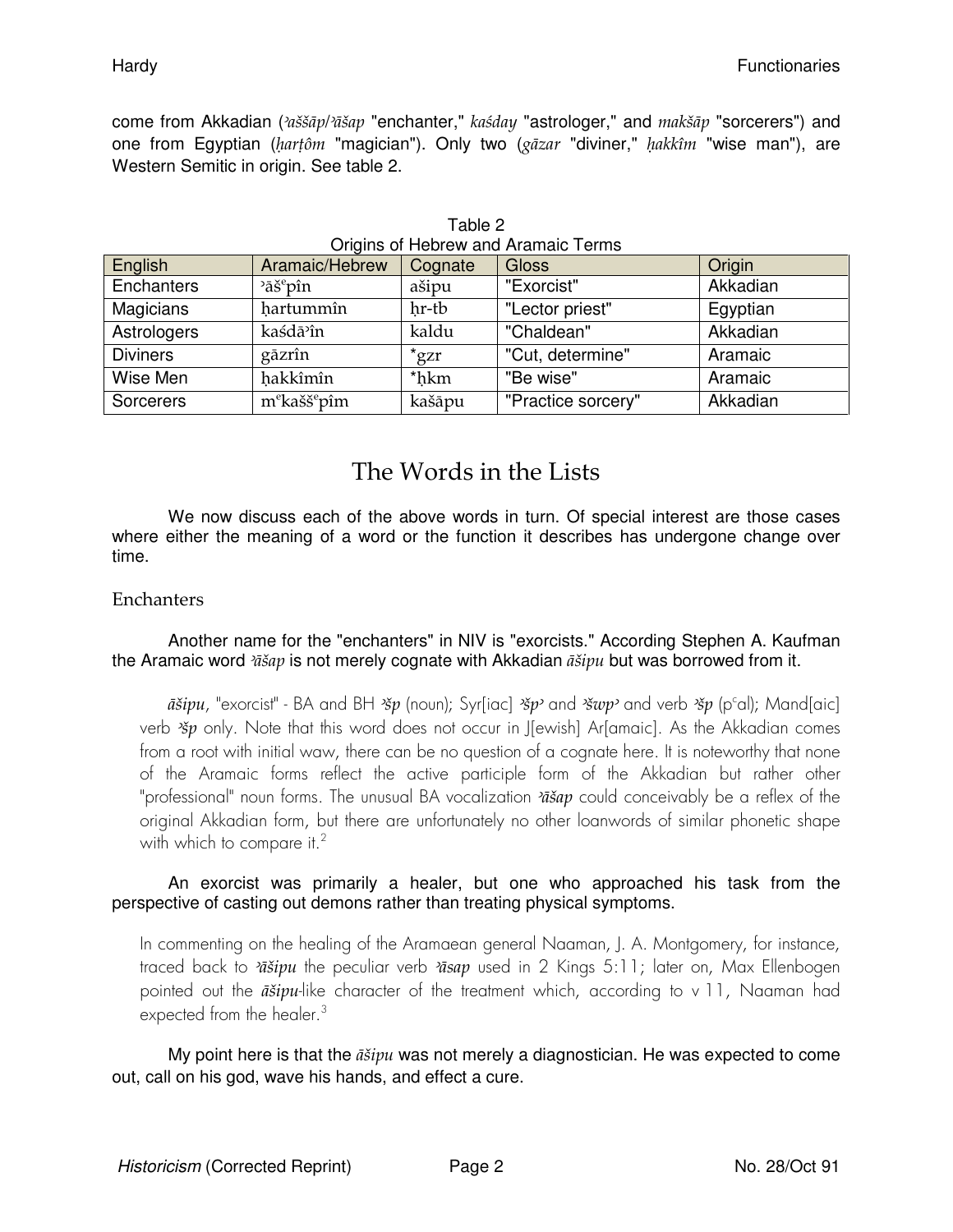#### Magicians

Franz Rosenthal states that the term  $\text{harf} \hat{\theta}$  ("magician") might be Egyptian in origin but does not come out clearly and say so: "The fact of Hebrew origin is occasionally proven or made likely by phonetic reasons, as in šāptîn "judges" (par. 18) or *'elyônîn* "most high" (par. 22)."<sup>4</sup> Such hesitancy is no longer necessary. The word  $\text{harf} \hat{\theta}m$  is truly Egyptian in origin, despite the fact that it appears in a number of Old Testament passages.<sup>5</sup> According to Paul E. Dion,

hartôm is a Hebrew/Aramaic adaptation of Demotic hr-tb (earlier hry-tp), literally "head-one". This title used to be given to high-ranking lector-priests ( $hry-hb.t$ ) during the second millenium, but it later became the usual designation of their profession. See the useful syntheses of earlier research by B. van de Walle, " try-hb.t hry-tp et hartôm", Chronique d'Egypte 18(1943)263; A. H. Gardiner, Ancient Egyptian Onomastica: Text (London: Oxford University Press, 1947)1.55\*-56\*.<sup>6</sup>

Egyptian  $hr$ -tb has  $\bar{a}$ sipu as its Babylonian counterpart.<sup>7</sup> The same term  $hr$ -tb comes into Hebrew and Aramaic as *hartôm*. Thus, the two Hebrew words  $2a\ddot{\theta}$  and *hartôm* offer two ways of describing largely similar functions.

#### Astrologers/Chaldeans

The word that NIV translates "astrologers" (lit. "Chaldeans") has a long and interest history.<sup>8</sup> The Chaldeans are first mentioned during the reign of Shalmaneser III (858-824 B.C.) as a group of tribes living "among the swamps and lakes along the lower courses of the Tigris and Euphrates."<sup>9</sup>

With the accession of Nabonassar (Nabu-nasir) in 747 we enter a new era in the history of Babylon. Henceforth precise records of historical events were systematically kept, and both the Babylonian Chronicle and the 'Ptolemaic Canon' begin their accounts with the accession of this king.<sup>10</sup>

Members of these southern Chaldean tribes are preeminently the ones who kept the above records. "In Hellenistic astronomy the Nabonassar Era was indeed recognized as a turning point in the history of science and the very term Chaldaean came to signify 'astronomer'."<sup>11</sup> It would later come to signify any type of charlatan. So here we have an ideal opportunity to test competing hypotheses on the time in Babylonian history when the book of Daniel was written. In Daniel the word kasday has already lost its ethnic connotations but astrology has not yet lost its good name. The Chaldeans are portrayed as respected professionals.

So over what time period did the above changes in meaning occur? Chaldeans began establishing a reputation as record keepers and astronomers during the reign of Nabu-nasir (746-734 B.C.), as pointed out above. The name started losing both its specific association with the stars and also its public respect shortly before the Hellenistic era began. A historical anecdote will illustrate this latter point.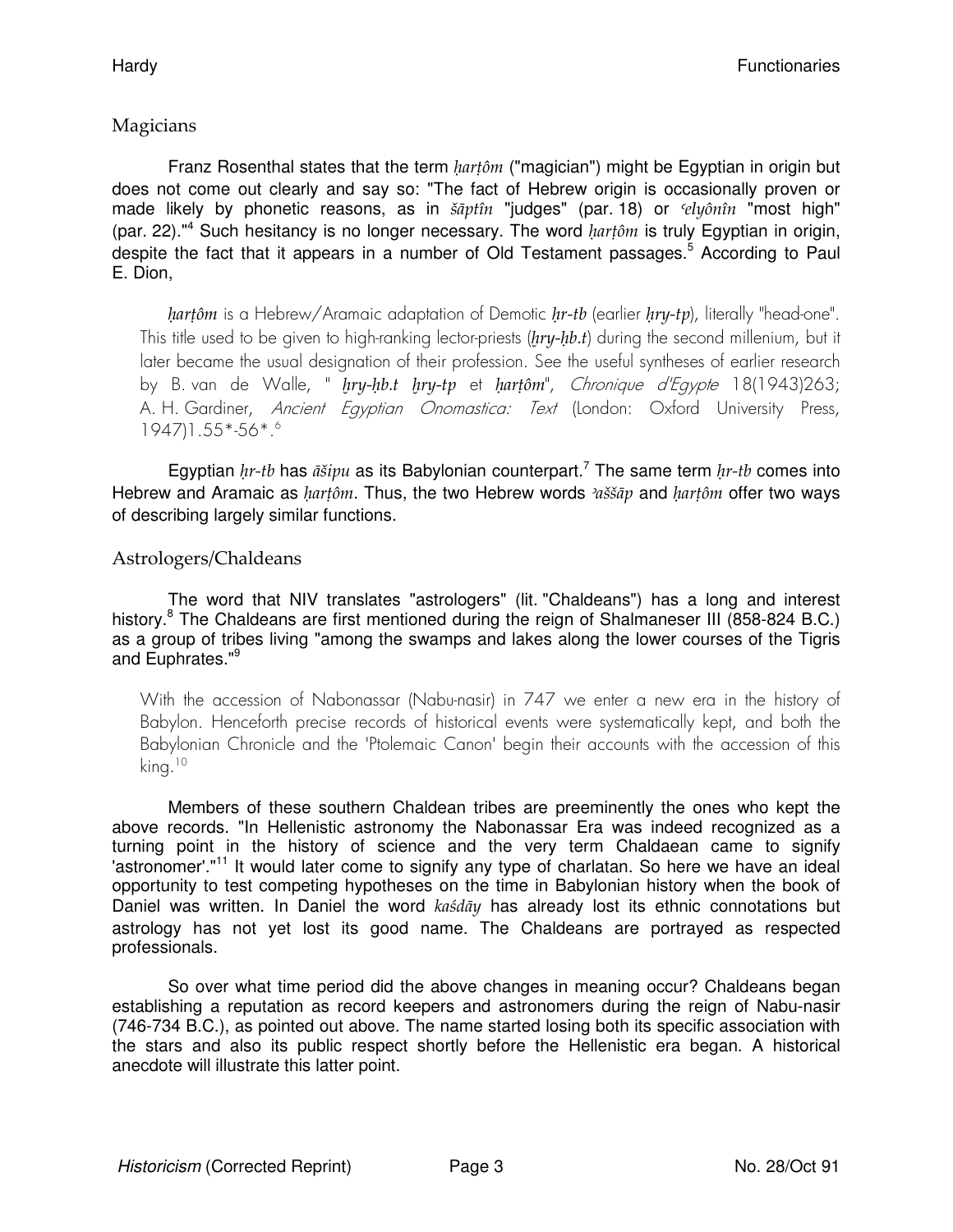Frontinus and Polyaenus tell us of the way in which the 'inspectors' of later days had recourse to base tricks to deceive the masses. They tell, for instance, of a certain augur, who, desirous of obtaining an omen that would encourage the army in a battle near at hand, wrote the words, 'victory of the king,' backwards on the palm of his hand, and then, having pressed the smooth surface of the sacrificial liver against his palm, held aloft to the astonished gaze of the multitude the organ bearing the miraculous omen. The augur's name is given as *Soudinos* 'the Chaldean,' but this epithet had become at this time, for reasons to be set forth in the next lecture, generic for soothsayers and tricksters, indiscriminately, without any implied reference to nationality. Hence Soudinos, who may very well have been a Greek, is called 'the Chaldean.'<sup>12</sup>

Notice when these events occurred: "Frontinus tells the story in connection both with a campaign of Alexander the Great and with a war waged by Eumenos, the son of Attalos I., of Pergamos. Polyaenus places the incident in the days of Philip of Macedon."<sup>13</sup> During the eight century B.C. "Chaldean" meant a person from southern Babylonia. During the sixth century it referred to the profession of the Chaldeans rather than their ethnic origins but had not yet been generalized to other forms of augury besides stars,<sup>14</sup> nor had it forfeited any public esteem. By the fourth century the same term referred to charlatans of all kinds. Thus, Daniel's use of kasday is exactly what we would expect to find in the work of a sixth century author.

#### **Diviners**

The "diviners" of Dan 2:27; 4:7(4); 5:7, 11 are, as the NIV translators suggest, diviners i.e.,  $b\bar{a}r\hat{u}$  priests.<sup>15</sup> These men represent a very prominent category within Babylonian religion. They were the ones who examined sheep's livers and other forms of natural phenomena to determine whether the gods were favorably or unfavorably disposed toward a given enterprise at the moment.<sup>16</sup> All of this would be noncontroversial except for the fact that Daniel does not use the Babylonian term  $b\bar{a}r\hat{u}$ . Instead he uses the Aramaic word g $\bar{a}zar$ .

Some scholars have misinterpreted this fact. Dion cites research indicating that the "diviners" mentioned in Daniel were not diviners but "enchanters"<sup>17</sup> and then criticizes Daniel for not knowing about  $b\bar{a}r\hat{u}$  priests - an accusation which, if valid, would certainly weaken the historical claims of the book. I submit that the extra gāzrîn are the missing  $b\bar{a}r\hat{u}$  priests.

To establish his case Dion must prove that the idea conveyed by the root  $*_{ZZr}$  has something to do enchanting. But it does not. What it does have to do with is separating or discerning. The difference between discerning and enchanting corresponds roughly to that between reading and writing, watching and speaking. The  $b\bar{a}r\hat{u}$  priest did not attempt to alter the course of events in any way but, by examining sheep's livers and other facts of nature, he reported whatever omens he might find. He did not attempt to exert any influence on the objects of his study or on the gods. Any diviner who attempted to do that would lose the respect of his peers and possibly his head if he was divining for the king, which most were. Enchanters, on the other hand, took active steps to ward off evil - primarily by exorcising demons. The functions performed by these two categories of Babylonian professionals are entirely separate and distinct.

The root used is Hebrew/Aramaic  $*_{ZZr}$ . Does this root have to do with discerning only or with actively influencing a state of affairs? Words built on this root have either a tangible or a metaphorical meaning. On the one hand they have to do with separating, cutting, or dividing and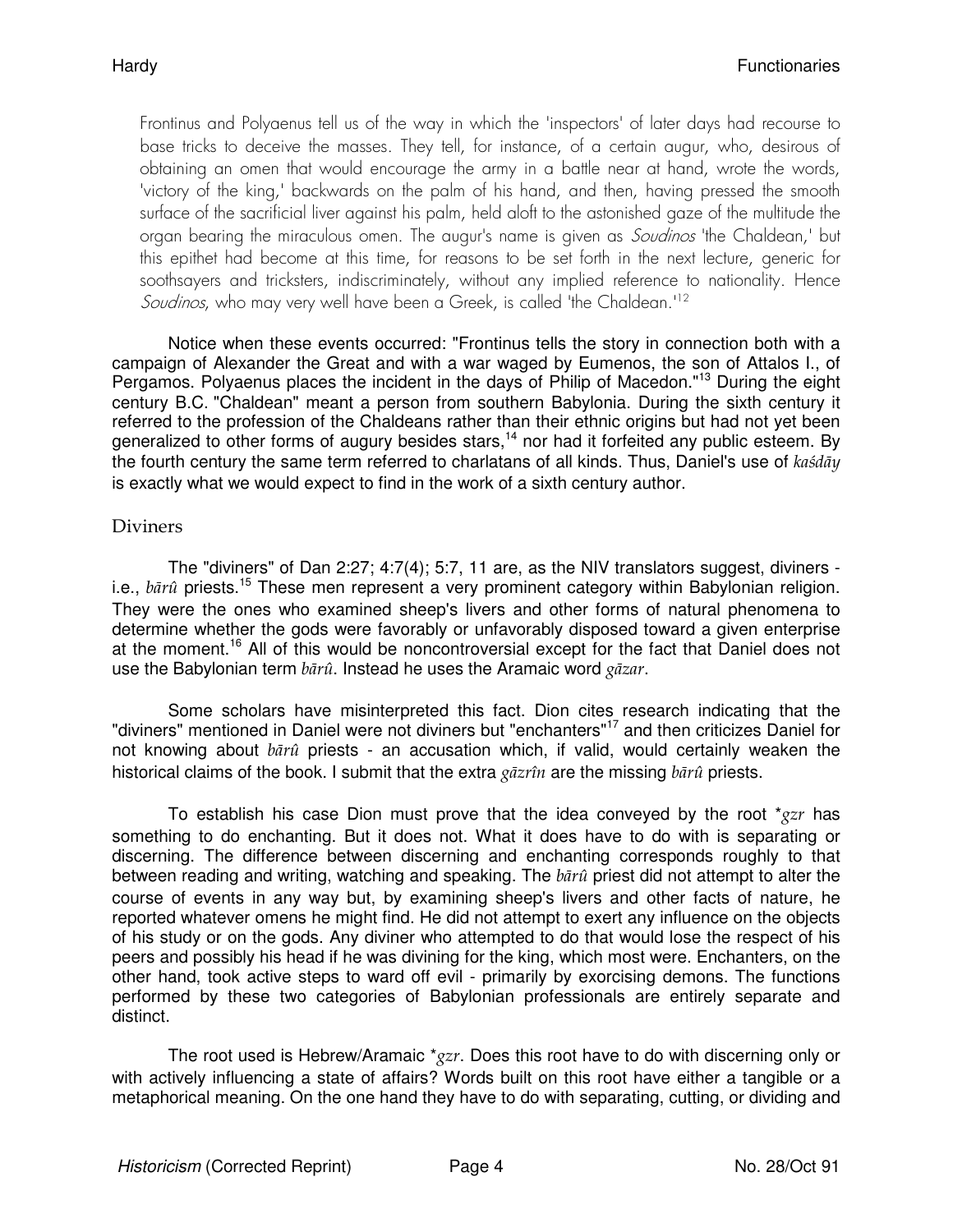on the other with determining or making known what is determined. In terms of word origins the idea of physical separation comes first. Separating mental objects is a straightforward metaphorical extension of separating physical objects (cf. the similar relationship between our own words "incision" and "decision").

In the Aramaic of Daniel, we have already considered gāzrîn in Dan 2:27; 5:11 and  $g\bar{a}z\gamma\gamma\gamma\gamma\gamma\gamma\gamma$  in Dan 4:4; 5:7. There are two verbal uses in Dan 2:34 ("While you were watching, a rock was cut out [hitg<sup>e</sup>zeret] but not by human hands. It struck the statue on its feet of iron and clay and smashed them'") and 2:45 ("'This is the meaning of the vision of the rock cut out ['itg<sup>e</sup>zeret] of a mountain, but not by human hands - a rock that broke the iron, the bronze, the clay, the silver and the gold to pieces'"). Here the word means "cut [out]." And there are two additional nominal uses in 4:17(14) (""The decision is announced [big zerat] by messengers; the holy ones declare the verdict, . . . "") and 4:24(21) ("This is the interpretation, O king, and this is the decree [ $big'z\bar{e}rat$ ] the Most High has issued against my lord the king:""). Here the word means "decision" or "decree." On the one hand we have  $big'z\bar{e}rat$   $\hat{v}\hat{r}\hat{n}$  (lit. "by decision of [the] watchers") and on the other hand  $big'z\bar{e}rat$   $ill\bar{a}[y]\bar{a}$  (lit. "by decision of the Most High").

The above confluence of tangible and metaphorical meanings is not limited to the root \*gzr. There are a number of roots in Hebrew (\*b>r, \*byn, \*bqr, \*gzr, \*hqq, \*hrs, \*mnh, \*nqb I, \*qss), Mishnaic Hebrew (\*htk), and Syriac (\*bwn [=Hebrew \*byn], \*gzr [=Hebrew \*gzr], \*grm, \*spr [=Hebrew \*spr], \*psq, \*prš) where these same ideas converge and are both expressed in one way or another by a single root. Examples of roots which illustrate paired meanings of this sort are documented separately. See appendix.

The fact is that none of what we find in  $*_{gz}r$  or any of the roots which resemble it most closely in meaning has anything to do with incantations. The purpose for performing incantations is to shape fate, not to determine what omens the gods have left behind as clues to their constantly fluctuating will and intent. Determining, or inspecting, or finding out - these are the tasks of a  $b\bar{a}r\hat{u}$  priest, not of an  $\bar{a}\check{si}pu$ . From these facts I conclude that Daniel's lists do not have two types of enchanter on the one hand and no  $b\bar{a}r\hat{u}$  priests on the other. They include both.

#### Wise men

"Wise men" is simply a generic term meant to include all the others. Aramaic  $hakkîmîn$ ("wise men") occurs in Dan 2:12, 13, 14, 18, 21, 24, 24, 27, 48; 4:6(3), 18(15); 5:7, 8, 15. Hebrew hākām ("wise man," "wiseman") occurs twice in Esther (1:13; 6:13), eleven times in Jeremiah (4:22; 8:8, 9; 9:12[11], 17[16], 23[22]; 10:7, 9; 18:18; 50:35; 51:57), three times in Ezekiel (27:8, 9; 28:3), and frequently elsewhere in the Old Testament - 137 times in all.

#### **Sorcerers**

Hebrew verbs built on the root \* $k\breve{s}p$  occur in Exod 7:11; 22:18(17); Deut 18:10; 2 Chr 33:6; Mal 3:5. For the Hebrew noun  $k a \check{s} \check{a} p$  ("sorcerer") see Jer 27:9. For Hebrew  $k \check{e} \check{s} e p$ ("sorcery") see 2 Kgs 9:22; Isa 47:9, 12; Mic 5:12(11); Nah 3:4, 4.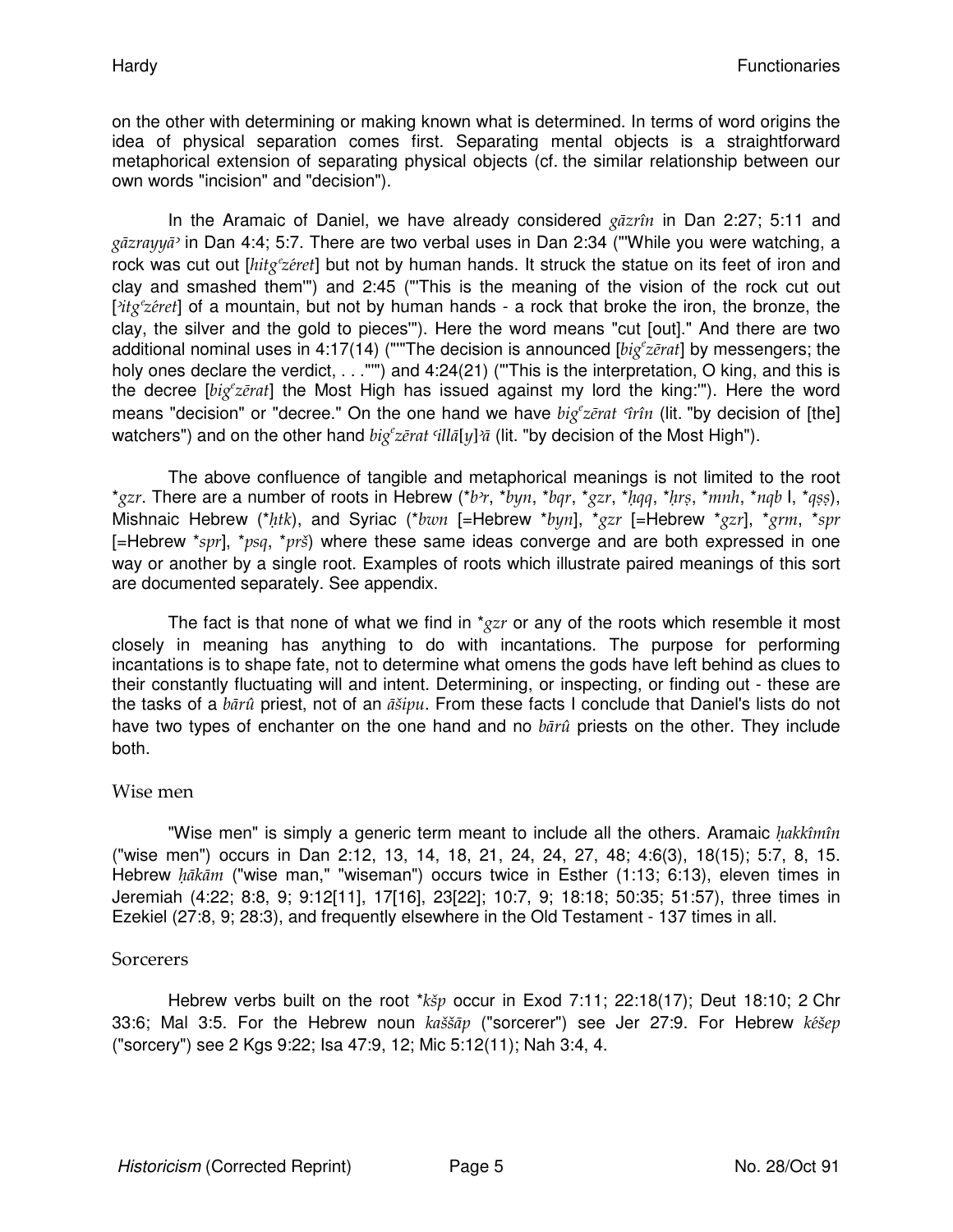#### The *asû* Practitioner

#### Let me say just a word about the  $as\hat{u}$  practitioner, frequently mentioned together with the  $\tilde{a}$ sivu of our lists.<sup>18</sup> but itself omitted there.

The antiquity of the medical profession in Babylonia, as well as its antecedents, is indicated by the term denoting 'physicians'. This word, asu in Akkadian, derives from the Sumerian a-zu or i*à*-zu, which terms mean 'the man who knows water (or oil)', the implication being that the  $asu$  was originally a man who divined by water or lecanomancy, presumably with the aid of the water-god Ea. Medicine was under the particular protection of the goddess Gula. There was also a god actually called Ninazu 'Lord Doctor', whose son Ningizzida had as his symbol the rod with intertwined serpents, still accepted as a symbol of the healing profession.<sup>19</sup>

## Conclusion

Correctly understood the linguistic evidence from Daniel's word lists support an early date of authorship for the book that bears his name. There is nothing in the lists that would contradict such a claim.

NOTE: All Scripture quotations in this paper, except when noted otherwise, are from the Holy Bible, New International Version. Copyright (c) 1973, 1978, 1984 International Bible Society.

<sup>1</sup>See Hardy, "Some Thoughts on Dan 4," pp. 47-62 above.

<sup>2</sup>Kaufman, The Akkadian Influences on Aramaic, Assyriological Studies, No. 19 (Chicago: University of Chicago Press, 1974), pp. 38-39. "Each Babylonian had his own personal god or goddess, to whom he offered prayers and sacrifices, and whose duty it was to intercede for him with the other gods and to protect him against the mass of devils and evil spirits with which the universe was believed to be inhabited and against whom even the gods were not immune. Prophylactic amulets were worn, and there existed a variety of 'priests' (ashipu, mashmashu) whose duty it was to recite incantations and to perform rituals designed to ward off such evil powers" (Joan Oates, Babylon, Ancient Peoples and Places, vol. 94, gen. ed. Glyn Daniel [London: Thames and Hudson, 1979], p. 176).

<sup>3</sup>Dion, "Medical Personnel in the Ancient Near East: asû and  $\tilde{a}$ *sipu* in Aramaic Garb," Aram 1 (1989): p. 215.

<sup>4</sup>See Rosenthal, A Grammar of Biblical Aramaic (Wiesbaden: Otto Harrassowitz, 1974), p. 57.

 $5$ See Gen 41:8; 24:1; Exod 7:11, 22; 8:7(3), 18(14), 19(15); 9:11, 11.

<sup>6</sup>Dion, "Medical Personnel," n. 33, p. 211. "In the book of Daniel,  $\gamma p$ , an Aramaic reflex of  $\tilde{a}$ sipu, is listed six times with other titles of diviners and magicians ostensibly subservient to the king of Babylon (2:10, 27; 4:4; 5:7, 11, 15). Four times (2:10, 27; 4:4; 5:11), the Egyptian loan word *hartom*, a late designation of the "lector-priest", forms part of the list. At two places the whole group is described as 'all the experts  $(hak\hat{x})$  of Babylon' (4:3-4; 5:7)" (ibid.).

 $7$ Dion finds it puzzling that both words should appear in the same list: "However, in the Daniel stories, which purport to depict conditions at the Babylonian court in the VIth century, the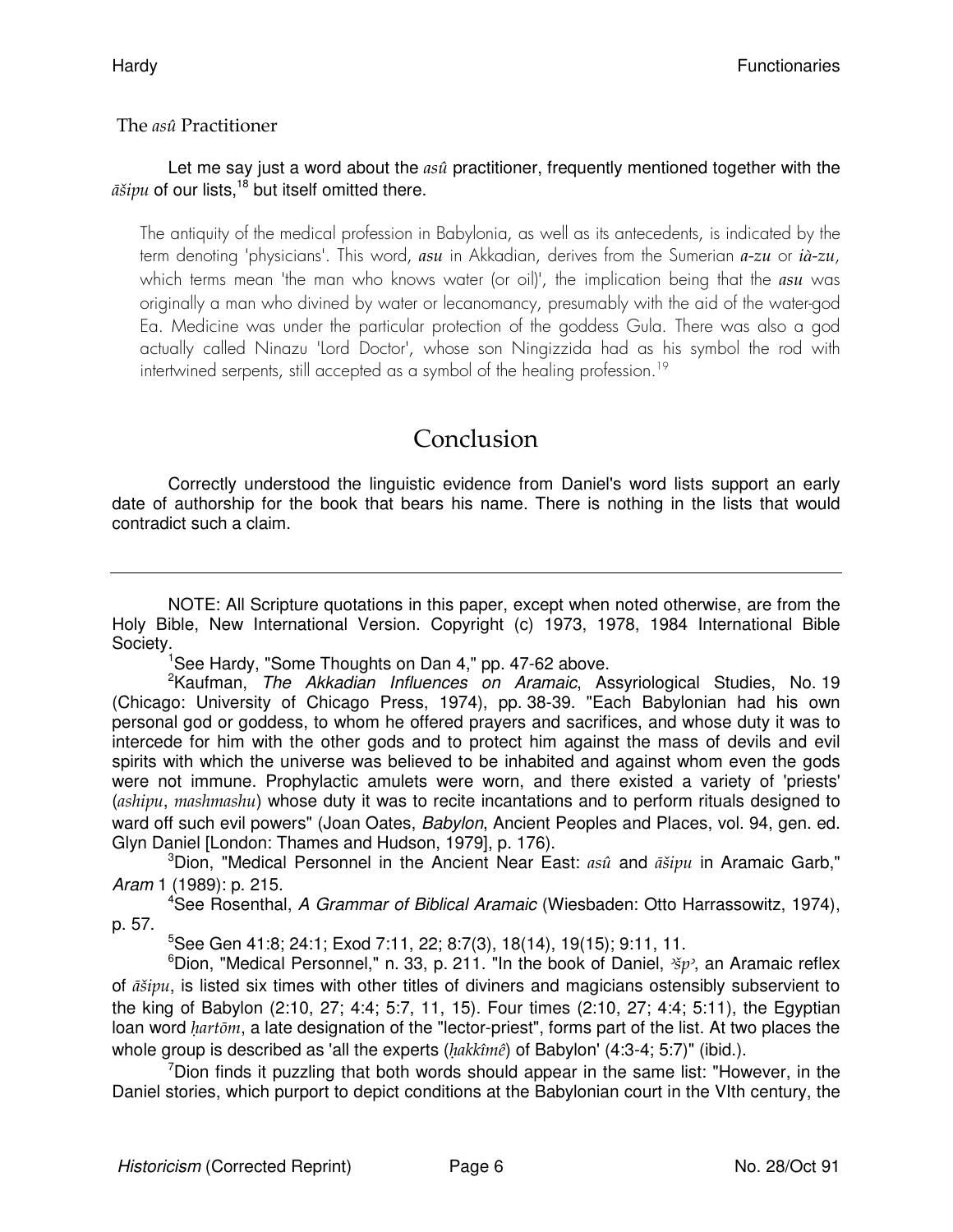repeated collaboration of  $hr$ -tb and  $\tilde{a}$ sipu is more puzzling [than the co-occurrence of  $hr$ -tb and  $ma\ddot{s}ma\ddot{s}\dot{s}u$ ]; one can seriously entertain the possibility that  $hart\ddot{o}m$  was simply borrowed by the author from Pentateuchal stories about Joseph (Gen. 41:8, 24) and especially Moses (Exod 7:11, 22; 8:3, 14, 15; 9:11), where this type of Egyptian magician is said to perform stunning miracles" (ibid.). But why must  $hr-tb$  priests be unknown in Babylon? The same author states that Esarhaddon (680-669 B.C.) captured Egyptian  $hr$ -tb priests and valued their services. "The most impressive illustration of this popularity is the abstract formation  $\text{hrt}$  ('spell'), found in an Aramaic fragment of 1 Enoch 8:3, a reflex of  $hr-tb$  easily as old as those in the book of Daniel" (ibid.). If Egyptian  $hr$ -tb priests were present in Ninevah before Daniel's time and if the word was as common in the Aramaic of that period as Dion suggests, why should it be impossible to find  $hr$ -tb priests in Babylon during Daniel's lifetime?

<sup>8</sup>See Gen 11:28, 31; 15:7; 2 Kgs 24:2; 25:4, 5, 10, 13, 24, 25, 26; 2 Chr 36:17; Neh 9:7; Job 1:17; Isa 13:19; 23:13(?); 43:14; 47:1, 5; 48:14, 20; Jer 21:4, 9; 22:25; 24:5; 25:12; 32:4, 5, 24, 25, 28, 29, 43; 33:5; 35:11; 37:5, 8, 9, 10, 11, 13, 14; 38:2, 18, 19, 23; 39:5, 8; 40:9, 10; 41:3, 18; 43:3; 50:1, 8, 10, 25, 35, 45; 51:4, 24, 35, 54; 52:7, 8, 14, 17; Ezek 1:3; 11:24; 12:13; 16:29; 23:14, 15, 16, 23; Hab 1:6. Aramaic: See Ezra 5:12.

<sup>9</sup>Oates, *Babylon*, pp. 112.

 $10$ Ibid.

<sup>11</sup>Ibid., p. 113.

<sup>12</sup>Morris Jastrow, Aspects of Religious Belief and Practice in Babylonia and Assyria, American Lectures on the History of Religions (New York: G. P. Putnam's Sons, 1911), p. 199.  $13$ Ibid., n. 3.

<sup>14</sup>Not everyone accepts such evidence: "The late and artificial character of the biblical lists in Daniel is evident above all from the repeated inclusion of  $Kas\bar{d}\bar{a}\psi\bar{e}$ " ('Chaldaeans') with the certainly anachronistic meaning of 'astrologers'" (Dion, "Medical Personnel," p. 213). The "anachronism" here is that the term is used in a manner appropriate to the sixth century.

<sup>15</sup>"The name given to the class of priests whose special function it was to divine the future was  $b\hat{a}r\hat{u}$ , which means literally 'inspector.' . . The high antiquity to which divination through the liver can be traced back in the Euphrates Valley justifies the conclusion that the application of the term  $b\hat{a}r\hat{u}$  to the 'inspector' of the signs on the liver represents the oldest usage, and that the term was subsequently employed to designate other forms of divination, all of which, however, involved the scrutiny and interpretation of signs. So he who gazed at the heavens and read the signs to be noted there was also called a  $b\hat{a}r\hat{u}$  and, similarly, the name was given to the priest who divined the future through noting the action of drops of oil poured in a basin of water, or through observing clouds or the flight of birds or the actions of animals, or who could interpret any other phenomenon which because of its unusual or striking character aroused attention. The term  $b\hat{x}\hat{n}$  in this way became the general term for 'diviner,' whose function it was to interpret omens of all kinds" (Jastrow, Belief and Practice, pp. 162, 164).

<sup>16"</sup>In the official reports of liver examinations forwarded to the rulers, and at times embodied in their annals, all the signs, as observed, were recorded, and the interpretations added as quotations from these omen collections. It thus happened that, in many cases, these interpretations had no direct bearing on the character of the inquiry, but the interpretation showed whether or not the sign was favourable, which was the chief concern of both priests and applicants" (ibid., p. 185).

 $17$ See G. Furlani, "Aram. gāzrīn - scongiuratori" [Aramaic gāzrîn - Conjurers], Annali dell'Accademia Nazionale dei Lincei, Classe di Scienze Morali, Storiche e Filologiche, Rendiconti, VIII, iv (1948): 177-96.

<sup>18</sup>Speaking of the Genesis Apocryphon Dion states, "All the details of Abram's intervention, including the laying on of the hand, have good parallels in the Babylonian  $\vec{a}$ sipu